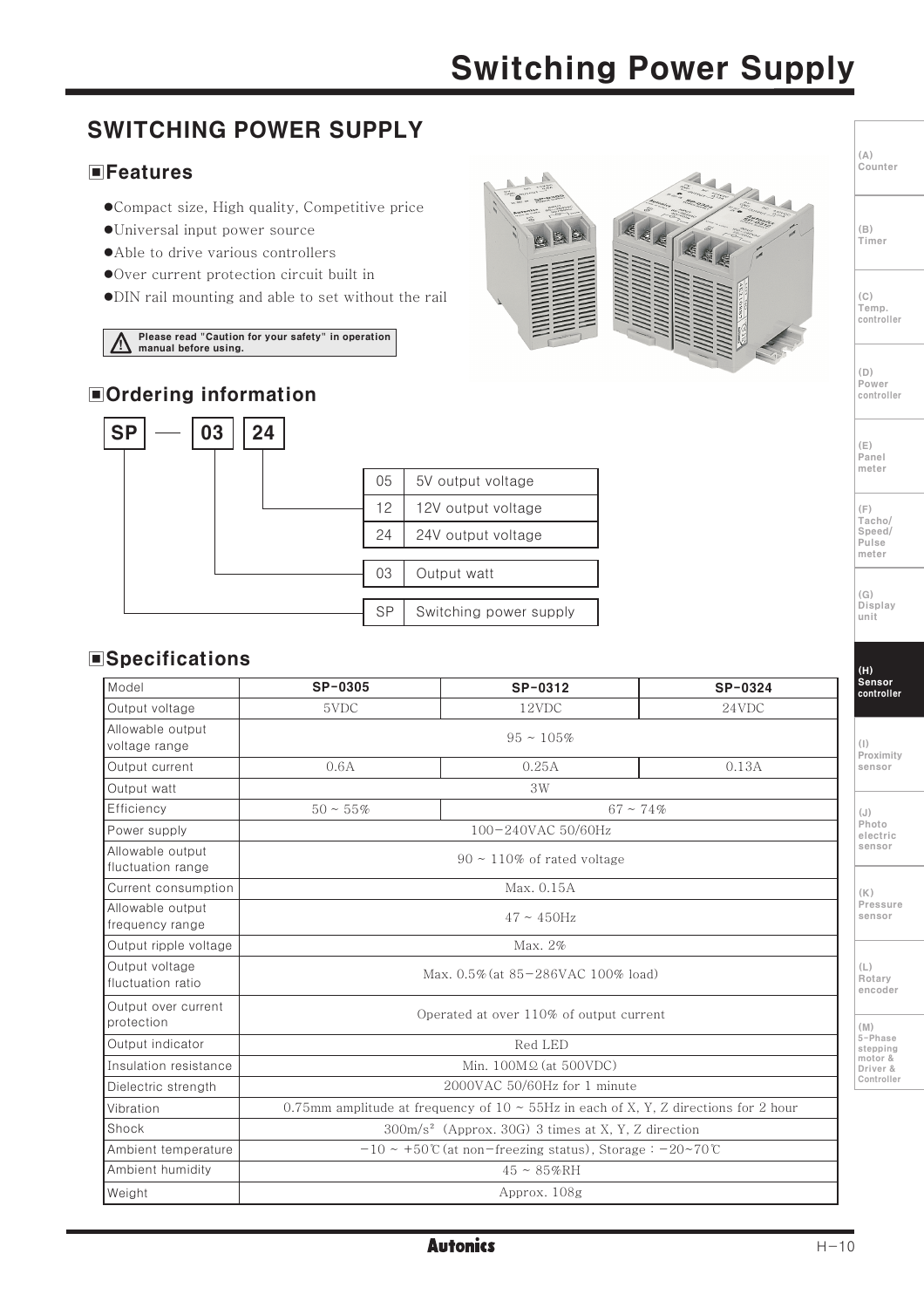## **■Output feature**



## Over current protection feature



•It is protected from load over current due to over current protection circuit built in. When load current is over the rated current the over current protection circuit is operated (Output voltage is decreased) and when the current is under the rated current the operation of the over current protection circuit is stopped (Returned to rated output voltage).

## **Block diagram**

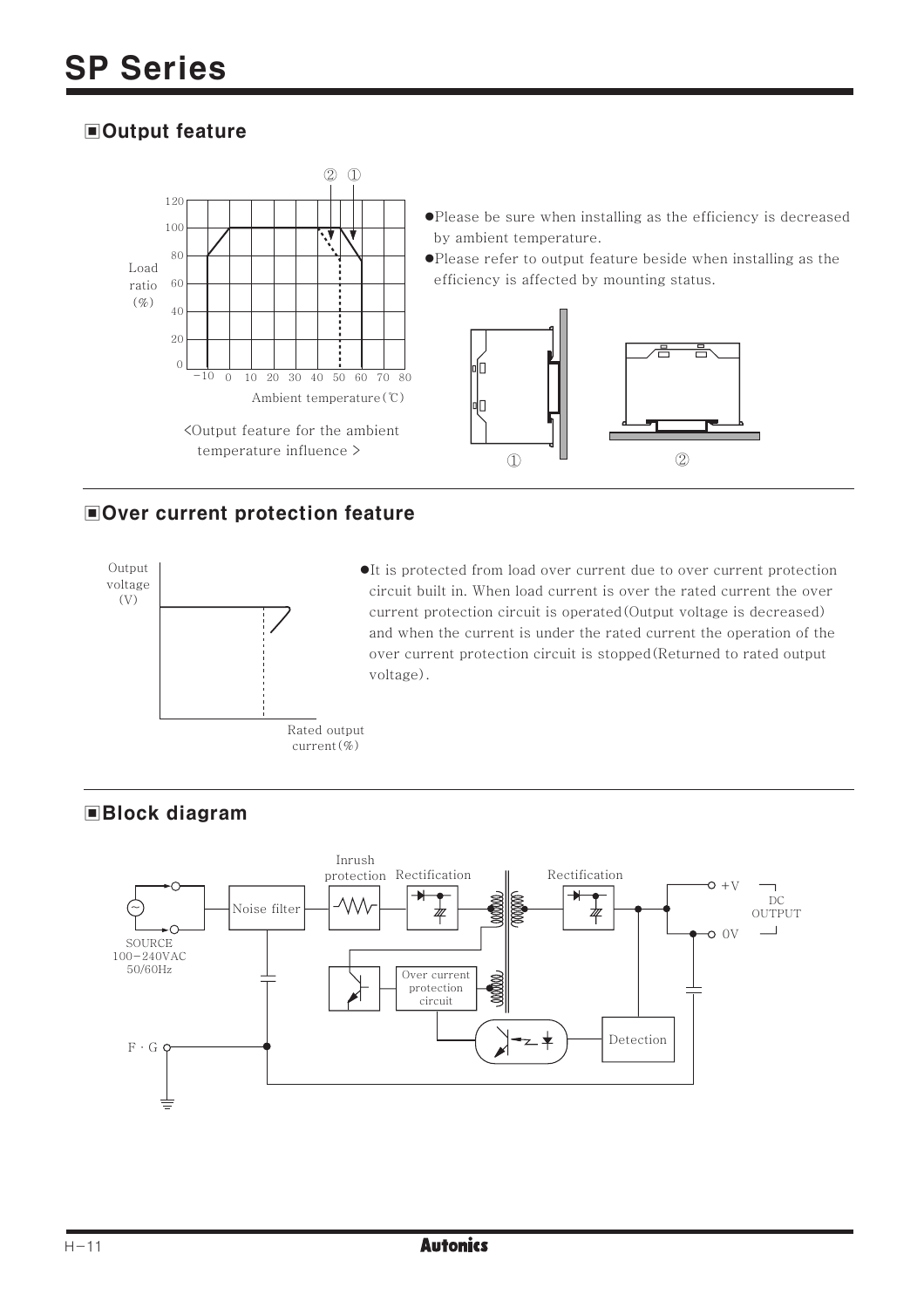# **Switching Power Supply**

#### **OD** Dimensions 37.5  $6 - M4$ 75  $| \circledcirc | \circlearrowleft$ GND NC  $+24$ <br>  $\overline{L}$  OUTPUT  $\overline{J}$  $+24$  $0.3$  $\circ$ SP-0324  $\infty$ 75 85 52 65  $43.$ г⊙ Œ  $35.5$ Unit:mm **■Front part identification**  $(2)$   $(3)$  $\mathcal{D}$  $\bigoplus$  GND  $\bigcirc$ DC OUTPUT terminal 2 NC terminal  $\begin{array}{cc} \text{GND} & \text{NC} & +24\text{V} \\ \text{LOUTPUT} & \text{J} \end{array}$ (5VDC, 12VDC, 24VDC)  $(3) +V$  $(7)$ O SP-0324  $\mathfrak{A}$  F · G(Field Ground) terminal SOURCE **Autonics** 85-264VA  $\binom{5}{2}$  $F.G$  $F^{\odot}$ 100-240VAC 50/60Hz  $\circled{6}$  $(85 - 264 \text{VAC})$ ⊕⊕€ 7 Output indicator-DC output is ON, then LED ON  $\mathcal{A}$  $\circled{5}$  $\circ$

## Rail mounting method

- To install the power supply on the rail
- : Firstly put the power supply on the part @ of the rail and then press it for the direction (b).
- To remove the power supply from the rail
- : Firstly put a screw driver into the part © and push it downward.



\*When mounting the power supply on the rail please install with a distance of at least 30mm so that It is easier to dismount the power supply later.



• When there is no the rail it is able to mount by screwing a bolt at the hook on the body as following figure.







 $(A)$ 

 $(\mathbb{R})$ Timer

 $(C)$ Temp. controller

 $(D)$ Power controller

 $(E)$ 

Panel meter

Counter

(H)<br>Sensor<br>controller

 $(1)$ (1)<br>Proximity sensor

 $(.1)$ Photo electric sensor

 $(\mathbb{K})$ Pressure sensor

Rotary encoder

(M)<br>5-Phase stepping motor &<br>Driver &